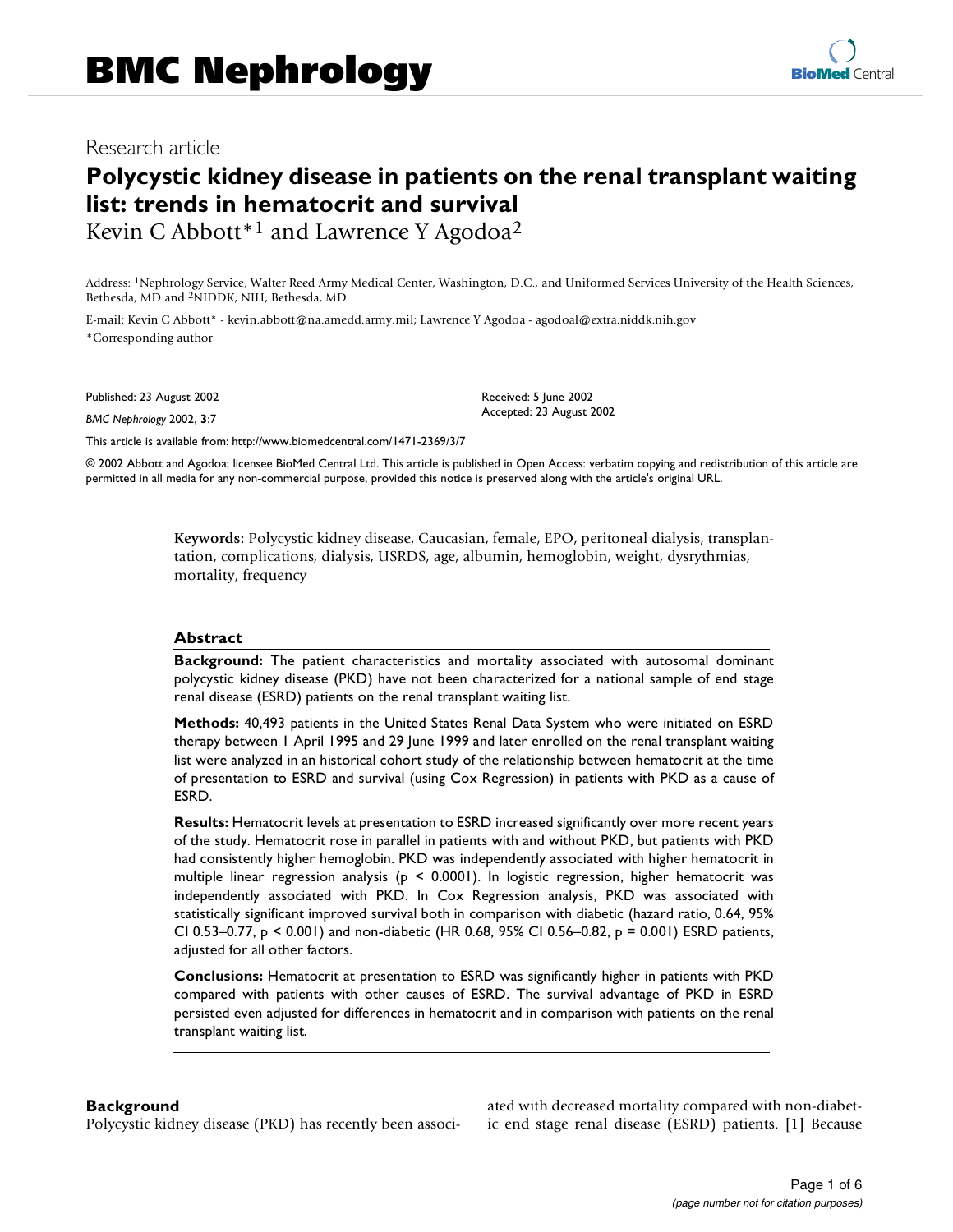Hematocrit levels have been reported to be higher in PKD patients than in other patients with ESRD, it has been suggested that the survival of these patients may be related to their elevated Hematocrit levels. [2] Another recent study adjusted for the level of Hematocrit at initiation of dialysis, and found the survival benefit of PKD persisted. [3] However, because PKD patients are much more likely to be placed on the renal transplant waiting list and receive renal transplantation than other ESRD patients [1,3], it is possible this survival advantage may also be due to their younger age and better general health. It would be useful to know if the differences in Hematocrit and survival persisted in analysis limited to patients enrolled on the renal transplant waiting list. Therefore, we analyzed data from the standard analysis files of the 2000 United States Renal Data System (USRDS) database. Our objectives were to analyze differences in Hematocrit and hemoglobin between patients with PKD and other causes of ESRD, whether these differences have changed over time, and whether this or other factors are associated with their relative survival advantage in ESRD.

#### **Methods**

We analyzed a national registry (the 2000 USRDS) in an historical cohort study of the association of Polycystic kidney disease with Hematocrit and patient survival among patients enrolled on the renal transplant waiting list. Information on comorbidity, as well as height and weight to calculate BMI, was obtained from the USRDS file SAF.MEDEVID. This file is derived from the Center for Medicare and Medicaid Studies (formerly HCFA) medical evidence form (2728) starting with a sample of ESRD patients prior to April 1995 and universal afterward, and has been validated for use in research. [4] We first selected patients who initiated ESRD therapy between 1 April 1995 to 29 June 1999 who had data sufficient to calculate hematocrit. From this cohort, we selected patients enrolled on the renal transplant waiting list, excluding any dates of [listing prior to 1 April 1995. The date patients on the renal](www.usrds.org) transplant waiting list first received a renal transplant was also extracted, also excluding any dates prior to 1 April 1995. Recipients of organs other than kidneys and of transplants without preceding dialysis were excluded. The variables included in the USRDS standard analysis files (SAF's), as well as data collection methods and validation studies, are listed at the USRDS website [www.usrds.org], under 'Researcher's Guide to the USRDS Database', Section E, 'Contents of all the SAF's' (Standard Analysis Files), and published in the USRDS. The demographics of the end stage renal disease population have been previously described (2001 USRDS report). Dialysis patients younger than age 65 are eligible for Medicare 90 days after starting dialysis, with a waiver granted to those choosing home therapies. Therefore, hospitalization and mortality data may be incomplete during the first 90 days after dialysis

[initiation for patients younger than 65, but start immedi](www.usrds.org)ately after renal transplant.

The file SAF.PATIENTS was used as the primary data set, including cause of renal disease (PDIS) and cause and date of patient death. SAF.RXHIST was used to obtain follow-up dates. The file SAF.TXWAIT contains the date patients in the above cohort were first placed on the transplant waiting list. The file SAF.MEDEVID includes data from the Medical Evidence Form (2728). The file SAF.TXUNOS included information on transplant donor type, pre-transplant dialysis, previous transplant, and multiple organ transplants. Files were merged using unique patient identifiers. Details on anthropometric measurements or nutritional parameters other than serum albumin were unavailable. No information on patient medications was available (for the entire cohort of patients) except for the use of pre-dialysis erythropoietin. The USRDS researcher's agreement specifically prohibits patient contact or chart review.

All analyses were performed using SPSS 9.0 TM (SPSS, Inc., Chicago, IL). Files were merged and converted to SPSS files using DBMS/Copy (Conceptual Software, Houston, TX). Statistical significance was defined as p < 0.05. Univariate analysis was performed with Chi-square testing for categorical variables and Student's t-test for continuous variables. Variables with p < 0.10 in univariate analysis for a relationship with elevated BMI were entered into multivariable analysis as covariates. Continuous variables were examined for outliers, and values ≥ 3 SD from the mean were removed from analysis with the exception of height and weight, as above, as per prior reports.

Stepwise linear regression was used to calculate the independent association of Polycystic kidney disease, adjusted for other factors, with both Hematocrit and hemoglobin levels. Factors included BMI, race, age, gender, year of first dialysis session, cause of end stage renal disease (diabetes, PKD, or other causes), dialysis type (hemodialysis vs. peritoneal dialysis) and additional variables from the medical evidence form, including diabetes and hypertension as comorbidities distinct from causes of ESRD, and ESRD network, as the independent variables.

Stepwise logistic regression was used to model independent associations with Polycystic kidney disease, using the same variables as in linear regression.

Stepwise Cox Regression non-proportional hazards analysis modeled the association between polycystic kidney disease with all-cause mortality, controlling for the same variables as in linear regression above. Survival analysis compared all patients on the transplant waiting list, censoring patients for receipt of renal transplantation.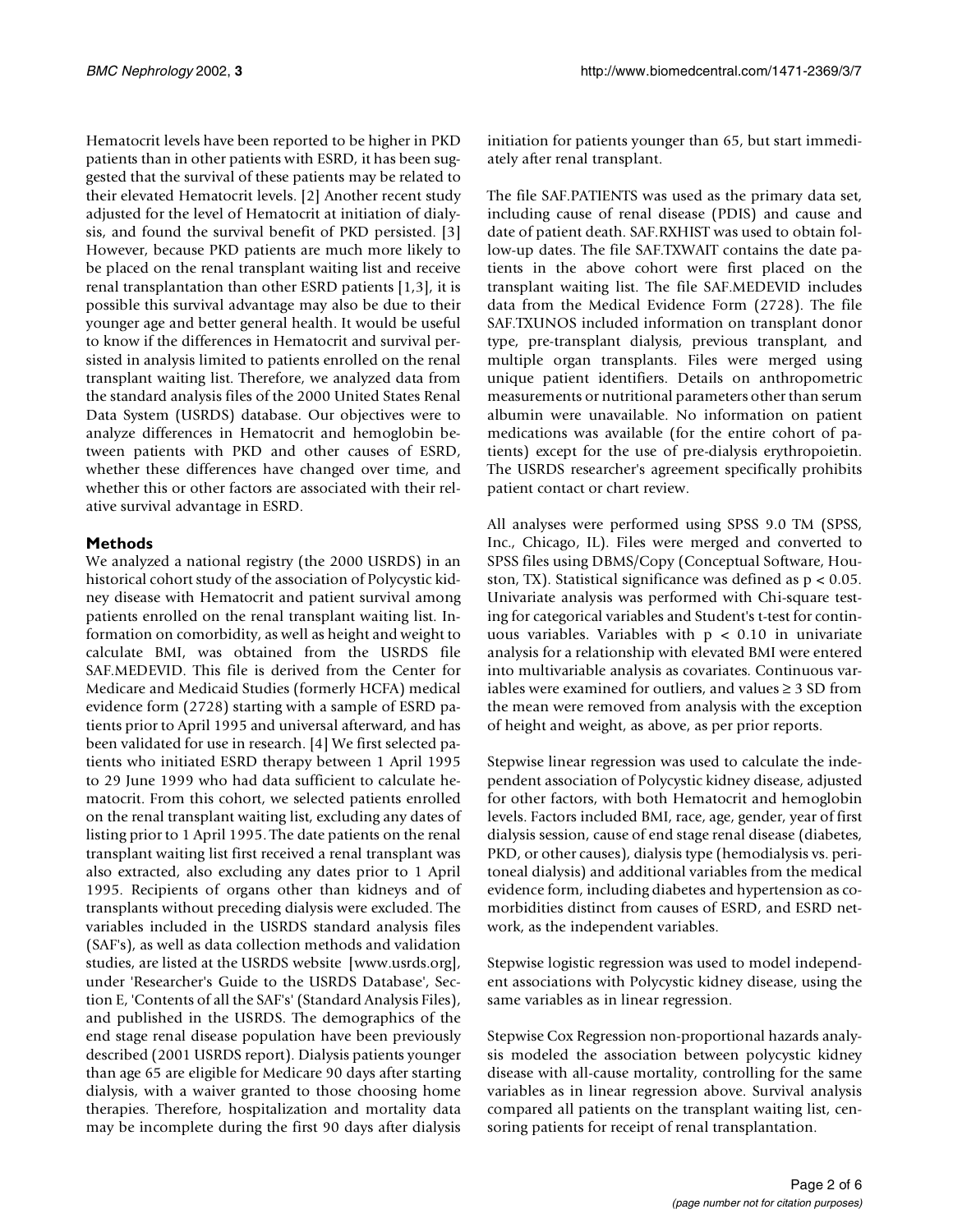

#### **Figure 1**

Unadjusted survival, by cause of ESRD, patients on the renal transplant waiting list. U.S. Patients on the renal transplant waiting list, who started dialysis from 1 April 1995-29 June 1999,  $N = 40,493$ . I = Patients with Polycystic kidney disease,  $2 =$  patients without Polycystic kidney disease or diabetes, 3 = patients with diabetes. All diseases listed are as causes of end stage renal disease.

Survival time was calculated as the time from the date of the first listing for transplant until death, or latest available follow-up date or receipt of renal transplant. We did not remove patients from the category of listing for transplant if they were removed from this category at a later time, nor did we remove patients from the category of renal transplant recipient if they later experienced graft loss, in intent to treat fashion. Hierarchically well-formed models were used for assessment of interaction terms in all models.

#### **Results**

Of 348,615 patients who initiated ESRD therapy in the USRDS database from 1 April 1995 to 29 June 1999, 43,707 were subsequently entered on the renal transplant waiting list, of whom 40,493 were entered on the waiting list on or after 1 April 1995. Of these, 89% had sufficient information from the medical evidence form (2728) for hematocrit. The mean date of first ESRD service was 14 January 1997. The total study cohort had 12,127 recipients of cadaveric kidneys and 4200 recipients of living donor kidneys, in addition to wait-listed patients who did not receive transplants during the study period. The mean transplant date was 25 Dec 1997, and the most recent transplant date was 16 November 1999. The most recent follow-up date was 29 June 2001. Thus, the study had 51 months of accrual and 24 months of additional followup.

For patients with causes of ESRD other than PKD, median hematocrit in 1995 was 27.2 ± 5.3%, in 1996 27.4 ± 5.4%,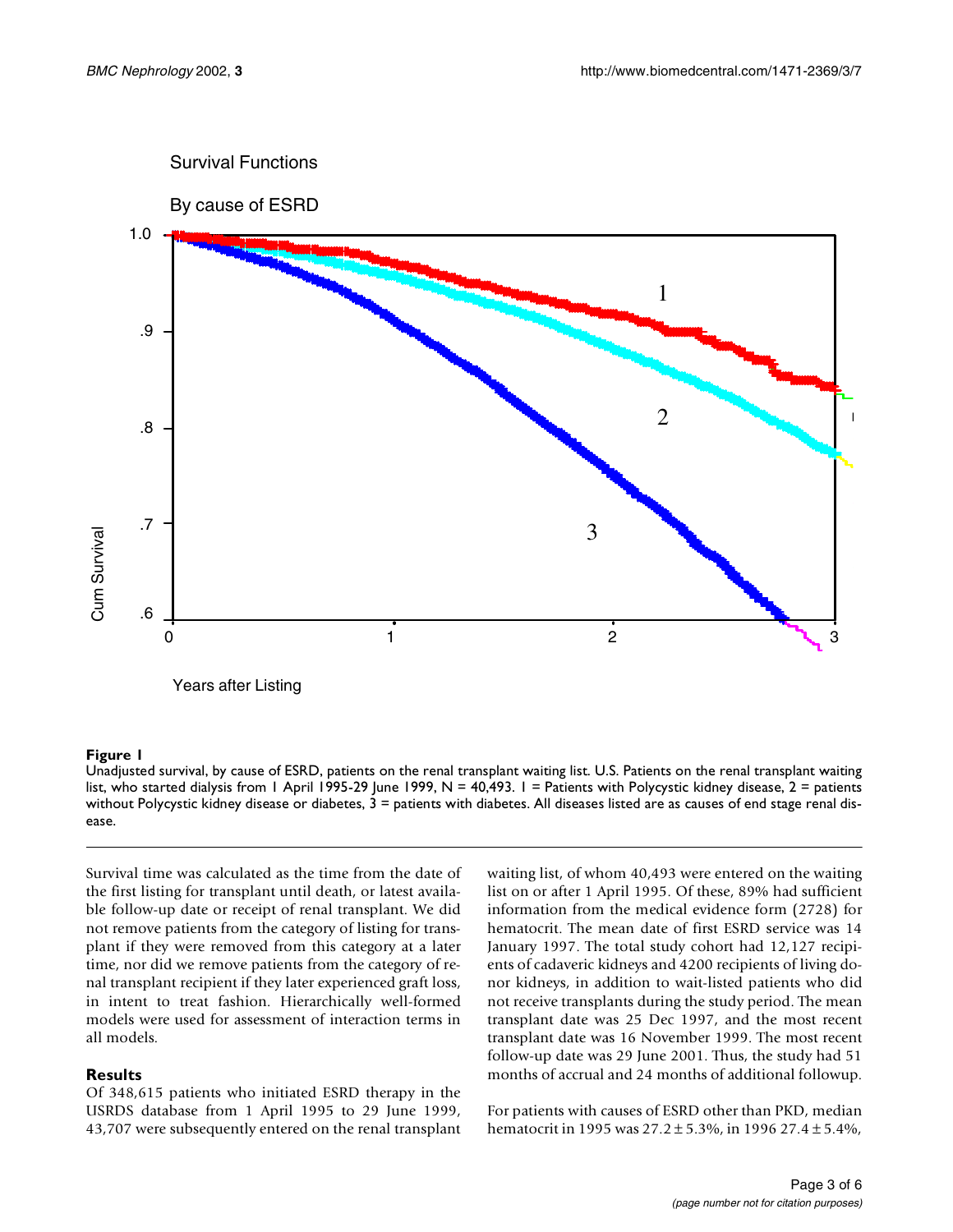| <b>Factor</b>                                                                                                | <b>Wait-Listed Patients</b> | Univariate Odds Ratio for<br><b>Polycystic Kidney Disease</b> | <b>Adjusted Odds Ratio for</b><br>Polycystic Kidney Disease In<br><b>Logistic Regression (95%</b><br>$CI$ <sup>B</sup> |
|--------------------------------------------------------------------------------------------------------------|-----------------------------|---------------------------------------------------------------|------------------------------------------------------------------------------------------------------------------------|
| N                                                                                                            | 40,493                      |                                                               |                                                                                                                        |
| <b>PKD</b>                                                                                                   | 2949                        |                                                               |                                                                                                                        |
| Male                                                                                                         | 24, 143 (59.6)              | $0.89(0.83 - 0.97)$                                           | $0.89(0.79 - 0.99)$                                                                                                    |
| African American                                                                                             | 11,193(27.6)                | $0.27(0.24 - 0.31)$                                           | $0.25(0.22 - 0.30)$                                                                                                    |
| Year of First Dialysis                                                                                       | $1996.5 \pm 1.1$            |                                                               | $1.02$ (1.02-1.03)                                                                                                     |
| Mean Age (Years)                                                                                             | $45.6 \pm 13.9$             |                                                               | $0.98(0.97 - 0.99)$                                                                                                    |
| Mean Followup (Years)                                                                                        | $1.4 \pm 1.0$               |                                                               |                                                                                                                        |
| Renal Transplantation                                                                                        | 16.327                      | $1.48(1.38 - 1.59)$                                           | $1.23$ (1.10-1.39)                                                                                                     |
| <b>Continuous Variables from Medical</b><br>Evidence Form, 2728 (at initiation<br>of dialysis): <sup>B</sup> |                             |                                                               |                                                                                                                        |
| Recipient Weight (in kg)                                                                                     | $75.7 \pm 13.7$             |                                                               | $1.01(1.01 - 1.02)$                                                                                                    |
| Body Mass Index (kg/m <sup>2</sup> )                                                                         | $25.8 \pm 4.9$              |                                                               | $1.02$ (1.01-1.03)                                                                                                     |
| Hematocrit (%)                                                                                               | $28.2 \pm 5.5$              |                                                               | $1.04(1.03 - 1.05)$                                                                                                    |
| Hemoglobin (gm/dl)                                                                                           | $9.5 \pm 1.9$               |                                                               |                                                                                                                        |
| Serum Albumin (gm/dl)                                                                                        | $3.4 \pm 0.6$               |                                                               | $2.67(2.41 - 2.96)$                                                                                                    |
| Serum Creatinine (mg/dl)                                                                                     | $10.0 \pm 4.4$              |                                                               | $0.97(0.95 - 0.98)$                                                                                                    |
| BUN (mg/dl)                                                                                                  | $94.4 \pm 33.5$             |                                                               |                                                                                                                        |
| <b>Categorical Variables from the</b><br>Medical Evidence Form (2728), his-<br>tory of:                      |                             |                                                               |                                                                                                                        |
| <b>COPD</b>                                                                                                  | 615(1.5)                    | $0.68(0.47-0.97)$                                             | $0.60(0.37-0.96)$                                                                                                      |
| Congestive Heart Failure                                                                                     | 4621(11.4)                  | $0.18(0.15 - 0.23)$                                           | $0.31(0.23 - 0.41)$                                                                                                    |
| <b>Ischemic Heart Disease</b>                                                                                | 3179(7.9)                   | $0.58(0.49 - 0.69)$                                           | $0.69(0.54 - 0.88)$                                                                                                    |
| Myocardial Infarction                                                                                        | 1105(2.7)                   |                                                               | $1.67$ (1.17-2.38)                                                                                                     |
| Peripheral vascular disease                                                                                  | 1879 (4.6)                  | $0.19(0.13 - 0.27)$                                           | $0.34(0.22 - 0.54)$                                                                                                    |
| Diabetes (Primary)                                                                                           | 8068(22.1)                  | $0.07(0.05 - 0.09)$                                           | $0.59(0.44 - 0.79)$                                                                                                    |
| Hypertension                                                                                                 | 26,658 (73)                 |                                                               |                                                                                                                        |
| Cancer                                                                                                       | 451(1.1)                    |                                                               | $0.41(0.25 - 0.67)$                                                                                                    |
| Alcohol use                                                                                                  | 373 (0.9)                   | $0.31(0.16-0.61)$                                             | $0.42(0.20 - 0.88)$                                                                                                    |
| Pre dialysis EPO                                                                                             | 11,108(30.4)                | $1.10(1.01 - 1.20)$                                           |                                                                                                                        |
| Hemodialysis (vs. Peritoneal Dialysis)                                                                       | 28,003 (76.7)               | $0.88(0.80 - 0.96)$                                           |                                                                                                                        |

**Table 1: Factors assessed in ESRD patients on the renal transplant waiting list who started dialysis on or after 1 April 1995–29 June 1999**

In column one, data given as the number (% of total) or mean  $\pm$  one standard deviation of patients with polycystic kidney disease who had the disease or factor. In column two, data are for all other ESRD patients. Odds ratios are the strength of the association of a disease or factor with polycystic kidney disease, with 1.0 being neutral.  $* = p < 0.01$  vs. patients with all other causes of ESRD by Chi Square Test  $A_p < 0.01$  vs. patients with all other causes of ESRD by Student's t-test Bcontrolled for all covariates listed in methods section. Only results with statistical significance ( $p <$ 0.01) are shown.

in 1997 28.0 ± 5.4%, in 1998 28.8 ± 5.4%, and in 1999  $30.5 \pm 5.4$ %. There was significant increase in hematocrit by year in linear regression analysis ( $p < 0.01$ ). For patients with ESRD due to PKD, median hematocrit in 1995 was  $29.9 \pm 5.7\%$ , in 1996 29.6  $\pm 5.3\%$ , in 1997 30.5  $\pm$ 5.4%, in 1998 30.9  $\pm$  5.6%, and in 1999 31.3  $\pm$  5.5%. There was also a significant increase in hematocrit by year for these patients in linear regression analysis ( $p < 0.01$ ).

Table 1 shows descriptive statistics of the study population, which were comparable to previous USRDS reports. The far right column shows results of logistic regression

analysis of factors independently associated with polycystic kidney disease.

Figure 1 shows unadjusted survival stratified by patients with ESRD due to Polycystic kidney disease, diabetes, and all other causes (excluding Polycystic kidney disease and diabetes). Polycystic kidney disease was associated with statistically significant reduced mortality ( $p < 0.001$  by Log Rank Test) vs. either diabetics or non-diabetics. The hazard ratio for patients with Polycystic kidney disease was 0.64, 95% CI 0.53–0.77, p < 0.001 in Cox Regression. Figure 3 shows a survival plot of patients with Polycystic kidney disease vs. all other ESRD patients, excluding those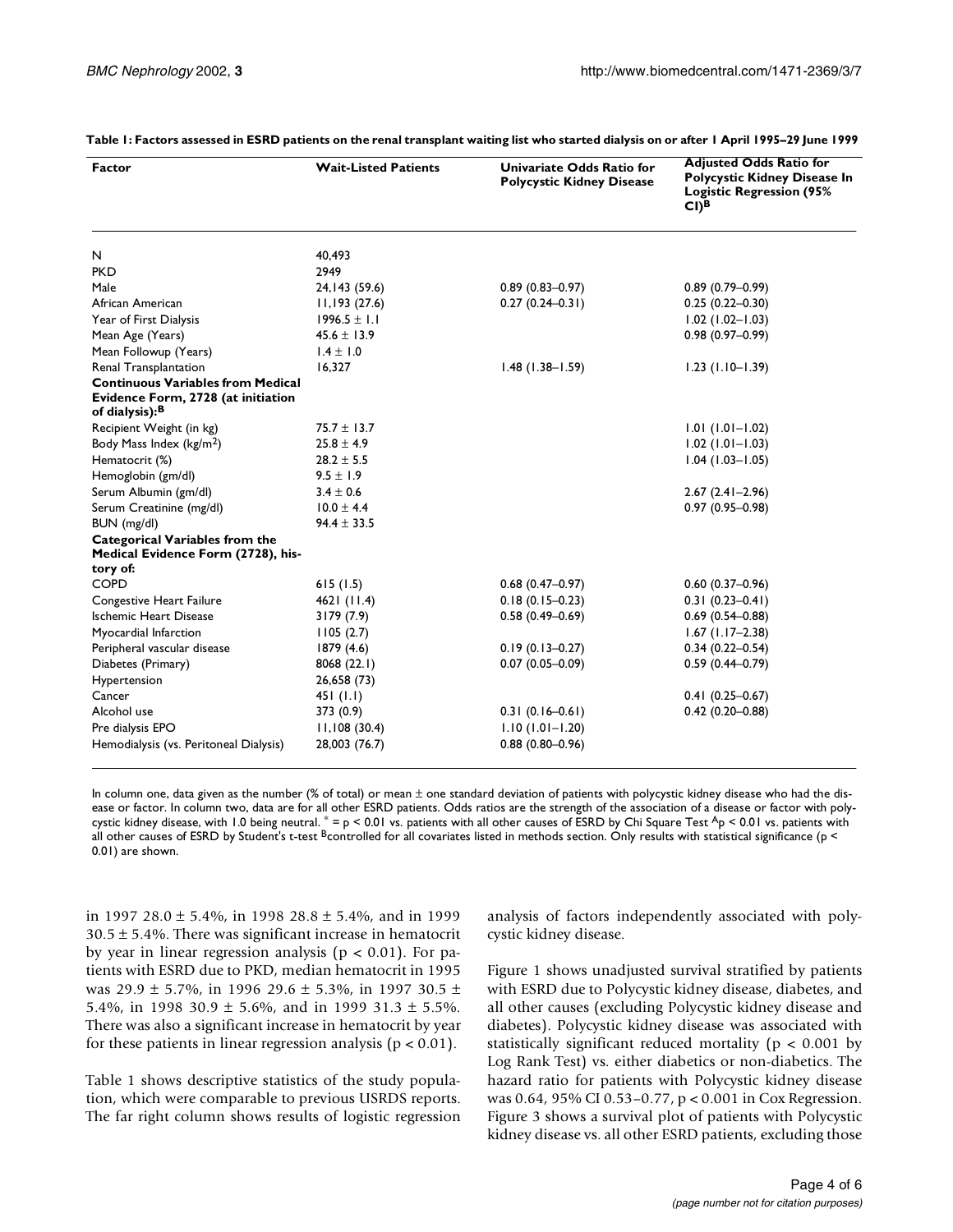with ESRD due to diabetes. Compared to non-diabetic ESRD patients, patients with Polycystic kidney disease had a hazard ratio for mortality of 0.68, 95% CI 0.56–0.82, p  $= 0.001.$ 

## **Discussion**

The present study confirms an association between elevated hematocrit, hemoglobin, and Polycystic kidney disease in a cohort of ESRD disease patients on the renal transplant waiting list. The association between increased hematocrit and polycystic kidney disease was initially noted in small observational studies, which noted higher erythropoietin levels and reticulocyte counts in patients with Polycystic kidney disease as well. [5,6] and later confirmed in registry studies of peritoneal dialysis patients. [7] Although other authors have noted an increase in hematocrit with increasing time on dialysis, [8] the present study was only able to measure hematocrit at the start of dialysis, prior to usual initiation of erythropoietin, although a substantial number of wait-listed patients received pre-dialysis erythropoietin. Regardless, the study again confirms that the survival advantage of Polycystic kidney disease was independent of hematocrit or hemoglobin at the start of dialysis, and in fact was independent of all measured factors. The present study is in agreement with previous reports of positive outcomes of peritoneal dialysis in patients with polycystic kidney. [1,9,10]

As we have previously reported, the reasons for the comparatively good survival experienced by patients with polycystic kidney disease are unclear, since these patients have known extrarenal manifestations that may impact longterm survival. While these extrarenal manifestations are emphasized in renal textbooks and training exams, they do not appear to be as significant as the extrarenal manifestations (ie, comorbidity) associated with other diseases causing ESRD, predominantly diabetes and hypertension, as shown in Table 1.

In contrast to our previous study, the present study found that hematocrit was significant in multivariate as well as univariate analysis of factors associated with Polycystic kidney disease. In contrast, the present study did not find significant negative associations between Polycystic kidney disease and either cerebrovascular accident, use of pre-dialysis erythropoietin, or hemodialysis, as was noted in our previous analysis. This is most likely due to changes in population characteristics (the previous study included all patients with end stage renal disease) and the much more complete proportion of patients with evidence from the CMS Form 2728 in the present study (100%). However, it is notable that hemodialysis was still not more commonly used in Polycystic kidney disease, in contrast to general recommendations, [11] although this recommendation has not been universal. [12] Peritoneal dialysis has been a more frequent modality in patients with polycystic kidney disease than in patients with other causes of ESRD in the last several USRDS reports. However, this association has not previously been demonstrated corrected for age and other factors.

Table 2 shows results of linear regression analysis of factors associated with Hematocrit, while Table 3 shows results of linear regression analysis of factors associated with hemoglobin.

| <b>Factor</b>                          | <b>Standardized Coefficient (Beta)</b> | P Value |  |
|----------------------------------------|----------------------------------------|---------|--|
| Polycystic Kidney Disease              | 0.062                                  | < 0.001 |  |
| Pre-Dialysis EPO use                   | 0.123                                  | < 0.001 |  |
| Serum Albumin                          | 0.157                                  | < 0.001 |  |
| Male                                   | 0.113                                  | < 0.001 |  |
| Age (per year)                         | 0.034                                  | < 0.001 |  |
| Year of First ESRD Service             | 0.06                                   | < 0.001 |  |
| Smoking                                | 0.015                                  | 0.007   |  |
| Ischemic Heart Disease                 | 0.013                                  | 0.027   |  |
| Hemodialysis (vs. peritoneal dialysis) | $-0.076$                               | < 0.001 |  |
| Serum Creatinine (mg/dl)               | $-0.296$                               | < 0.001 |  |
| Congestive Heart Failure               | $-0.029$                               | < 0.001 |  |

Dialysis modality was obtained from the Medical Evidence form (HCFA 2728), and was therefore only available for patients who started on ESRD therapy on or after 1995. Only variables that were significant in univariate analysis are shown.